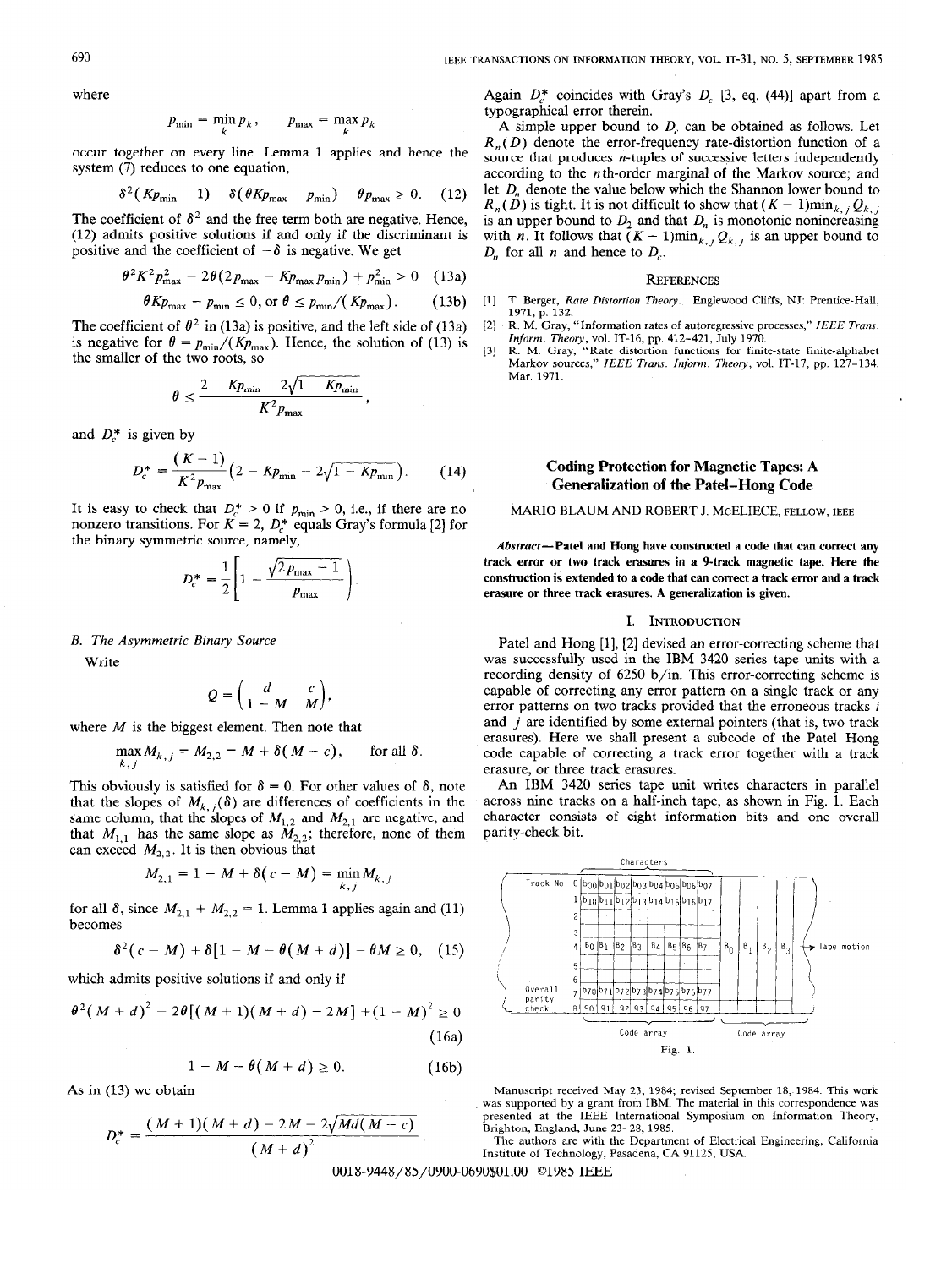The rows and columns of this array will be considered as elements of the Galois field of order  $2^8$ ,  $GF(2^8)$ . As in the case of the Patel-Hong code the irreducible polynomial used to define GF(2<sup>8</sup>) is  $g(x) = 1 + x^3 + x^4 + x^5 + x^8$ . Denote the first eight bits of each column by  $B_i$ ,  $0 \le i \le 7$ , and each row by  $Z_i$ ,  $0 \le j \le 8$ . Z<sub>8</sub> is also denoted Q and is a parity-check row. In our code  $B_0$ ,  $B_1$ , and  $Z_8$  will contain parity-check bits; hence, the rate of the code is 2/3. The code is defined as

$$
\sum_{i=0}^{8} Z_i = 0, \tag{1}
$$

$$
\sum_{i=0}^{7} x^{i} B_{i} = 0,
$$
 (2)

$$
\sum_{i=0}^{7} x^{2i} B_i = 0,
$$
\n(3)

where

$$
Z_i = \sum_{k=0}^7 b_{ik} x^k \in \text{GF}(2^8),
$$
  

$$
B_j = \sum_{k=0}^7 b_{kj} x^k \in \text{GF}(2^8).
$$

Of course, the "polynomial" operations in  $(1)$ ,  $(2)$ , and  $(3)$  are taken modulo  $g(x)$ , i.e., they are operations in  $GF(2<sup>8</sup>)$ . Equations (1) and (2) define the Patel-Hong code, so our code is a subcode of the Patel-Hong code.

### II. ENCODING

 $Z_8$  is easily obtained using the procedure described in [1].  $B_2$ ,  $B_3$ ,  $B_4$ ,  $B_5$ ,  $B_6$ , and  $B_7$  are given, since they contain the information symbols. From (2) and (3)

$$
B_0 + xB_1 = \sum_{i=2}^{7} x^i B_i
$$
  
\n
$$
B_0 + x^2 B_1 = \sum_{i=2}^{7} x^{2i} B_i.
$$
 (4)

Solving system (4) we obtain

$$
B_0 = \sum_{i=2}^7 x^{i+1} (x^{i-2} + \cdots + 1) B_i
$$
 (5)

$$
B_1 = \sum_{i=2}^{7} x^{i-1} (x^{i-1} + \cdots + 1) B_i.
$$
 (6)

Circuits performing operations (5) and (6) are easily constructed.

# III. DECODING

Assume rows  $Z_0, Z_1, \cdot$  $B_0, B_1, \cdots$  $Z_8$  are received (columns ,  $B_7$ , respectively). The decoder's first step is to calculate the three syndromes

$$
S_0 = \sum_{i=0}^{8} \hat{Z}_i \tag{7}
$$

$$
S_1 = \sum_{i=0}^{7} x^i \hat{B}_i \tag{8}
$$

$$
S_2 = \sum_{i=0}^7 x^{2i} \hat{B}_i.
$$
 (9)

If no errors occur, by (1), (2), and (3) we have  $S_0 = S_1 = S_2 = 0$ . The key property needed for the decoding is given by the following lemma.

Lemma 1:

$$
S_1 = \sum_{i=0}^{\prime} x^i \hat{Z}_i \tag{10}
$$

$$
S_2 = \sum_{i=0}^{7} x^i \hat{Z}_i^2.
$$
 (11)

Proof: Equation (10) was proved by Patel and Hong [2]. Let us prove  $(11)$ . From  $(9)$ 

$$
S_2 = \sum_{i=0}^7 x^{2i} \hat{B}_i = \sum_{i=0}^7 x^{2i} \sum_{j=0}^7 \hat{b}_{ji} x^j
$$
  
= 
$$
\sum_{j=0}^7 x^j \sum_{i=0}^7 \hat{b}_{ji} x^{2i}
$$
  
= 
$$
\sum_{j=0}^7 x^j \left(\sum_{i=0}^7 \hat{b}_{ji} x^i\right)^2
$$
 (since the field has characteristic 2)  
= 
$$
\sum_{j=0}^7 x^j \hat{Z}_j^2.
$$

As we stated at the beginning the code can correct either a track error and a track erasure, or three track erasures. Hence we need two decoding modes.

#### A. Mode I: Correction of a Track Error and a Track Erasure

 $\sigma = - + -$ 

Assume that an error pattern  $e_i$  occurs in track i and  $e_j$  occurs in track  $j$ ,  $j$  is known, and all the other tracks are correctly transmitted. If  $j \le 7$ , from (7), (10), and (11) we obtain

$$
S_0 = e_i + e_j
$$
  
\n
$$
S_1 = x^i e_i + x^j e_j
$$
  
\n
$$
S_2 = x^i e_i^2 + x^j e_j^2.
$$
\n(12)

Solving system (12) we obtain

$$
x^{i}(x^{-j}S_{2}+S_{0}^{2})=x^{-j}S_{1}^{2}+S_{2}.
$$
 (13)

First we need to construct circuits that will find  $x^{-1}S_2 + S_0^2$  and  $x^{-1}S_1^2 + S_2$ . Then we multiply  $x^{-1}S_2^2 + S_0^2$  by x until we obtain  $x^{-1}S_1^2 + S_2$ . We now count how many times we had to multiply by  $x$ ; in this way i is obtained. Once we know i we are in the Patel-Hong case of two erasures, i.e., we have to solve the system

$$
S_0 = e_i + e_j
$$
  
\n
$$
S_1 = x^i e_i + x^j e_j.
$$
 (14)

Solving this system we obtain

$$
e_i = \frac{x^j S_0 + S_1}{x^i + x^j}
$$
 (15)

$$
e_j = \frac{x^{i} S_0 + S_1}{x^{i} + x^{j}}.
$$
 (16)

Circuits to obtain  $e_i$  and  $e_j$  can be implemented as described in  $[1]$ .

Assume  $j = 8$ . Then we have to solve (we are not interested in  $e_8$ )

$$
S_1 = x^i e_i
$$
  

$$
S_2 = x^i e_i^2.
$$
 (17)

Since  $x'S_2 = S_1^2$  we easily obtain i, and then  $e_i = x^{-1}S_1$  gives us ei. The decoder's final step is to add ei and ej to the corresponding tracks.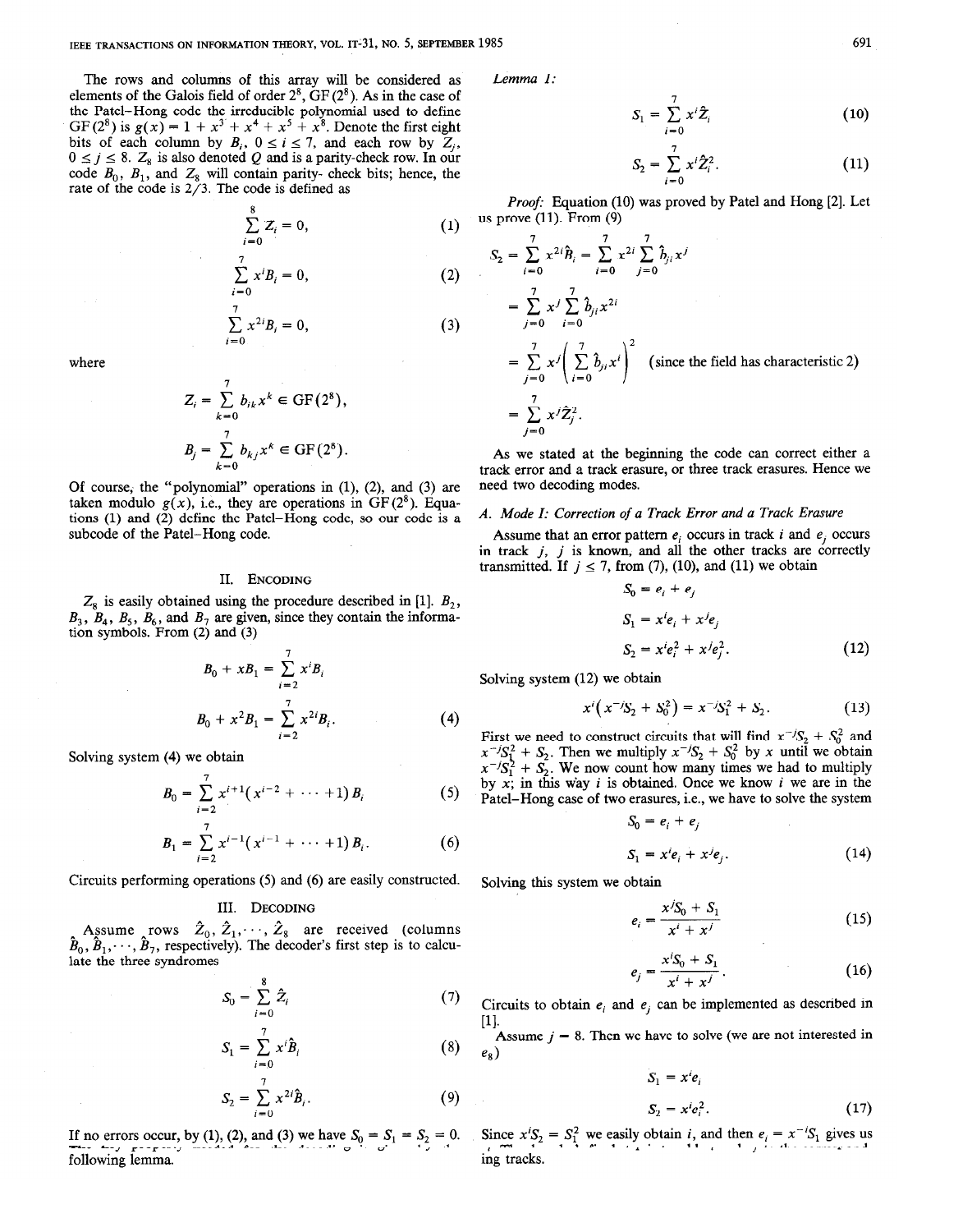$\boldsymbol{n}$ 

### B. Mode II: Correction of a Triple Track Erasure

Assume erasure patterns  $e_i, e_j, e_k$  occur in tracks i, j, and k, where  $0 \le i \le j \le k \le 8$ . If  $k \le 8$  we have

$$
S_0 = e_i + e_j + e_k
$$
  
\n
$$
S_1 = x^i e_i + x^j e_j + x^k e_k
$$
  
\n
$$
S_2 = x^i e_i^2 + x^j e_j^2 + x^k e_k^2.
$$
\n(18)

The solution of this system is given by

$$
e_i^2 = \frac{x^{j+k}S_0^2 + S_1^2 + (x^j + x^k)S_2}{(x^i + x^j)(x^i + x^k)}
$$
  
\n
$$
e_j^2 = \frac{x^{i+k}S_0^2 + S_1^2 + (x^i + x^k)S_2}{(x^i + x^j)(x^j + x^k)}
$$
  
\n
$$
e_k^2 = \frac{x^{i+j}S_0^2 + S_1^2 + (x^i + x^j)S_2}{(x^i + x^k)(x^j + x^k)}
$$
 (19)

Circuits to solve (19) are more complicated than in the case of two erasures, but still are feasible. To find  $e_i$ ,  $e_i$ , and  $e_k$ , we need to take the square root. But this is easily done, since square root is a linear  $1 - 1$  operation.

Finally, if  $k = 8$  we have to solve the system

$$
S_1 = x^i e_i + x^j e_j
$$
  
\n
$$
S_2 = x_i e_i^2 + x^j e_j^2,
$$
\n(20)

and the solution is given by

$$
e_i^2 = \frac{S_1^2 + x/S_2}{x^i(x^i + x^j)}
$$
  

$$
e_j^2 = \frac{S_1^2 + x^i X_2}{x^j(x^i + x^j)}.
$$
 (21)

## IV. GENERALIZATION

The construction can be generalized to an  $(n + 1) \times n$  array, i.e., an  $(n + 1)$ -track tape. As before, denote by  $Z_i$  the rows  $0 \le i \le n$ , and by B<sub>i</sub> the first n bits in each column,  $0 \le j \le$  $n - 1$ . Z<sub>i</sub> and B<sub>i</sub> are considered elements in GF (2<sup>n</sup>), so we have to choose an irreducible polynomial  $g(X)$  of degree n in  $\mathbb{Z}_2[x]$ . Hence,  $GF(2^n)$  is defined by  $g(x)$ ,  $Z_i = \sum_{k=0}^{n-1} b_{ik}x^k$ ,  $B_i =$  $\sum_{k=0}^{n-1} b_{k,i}x^{k}$  (notice that our array is now  $(b_{i,j})$   $0 \le i \le n$ ,  $0 \le j \le n$  $n-1$ ,  $b_{ij} \in \text{GF (2)}$ . Take  $0 \leq m \leq n-1$ . Columns  $B_0, B_1, \dots, B_m$  will contain parity-check bits together with row  $Z_n$ . Hence, the code has rate  $n - m - 1/(n + 1)$  and is defined by the  $m + 2$  equations in GF(2");

$$
\sum_{i=0}^{n} Z_i = 0
$$
  

$$
\sum_{i=0}^{n-1} x^{2^{j_i}} B_i = 0, \qquad 0 \le j \le m.
$$
 (22)

Call this code  $B(n, m)$ -code. Using this notation, the Patel–Hong code is a  $B(8,0)$ -code, while the code described in the previous section is a  $B(8, 1)$ -code. Whenever  $2s + t \le m + 2$  the  $B(n, m)$ -code can correct s track errors and t track erasures.

Assuming 
$$
Z_i
$$
,  $0 \leq i \leq n$ , is received, we have the syndromes

$$
S_0 = \sum_{i=0}^{n} \hat{Z}_i
$$
  
\n
$$
S_{j+1} = \sum_{i=0}^{n-1} x^{2^{j}i} \hat{B}_i, \qquad 0 \le j \le m.
$$
 (23)

The key property necessary for decoding is

$$
S_{j+1} = \sum_{i=0}^{n-1} x^i \hat{Z}_i^{2^j}, \qquad 0 \le j \le m. \tag{24}
$$

Equation (24) is proved in the same way as Lemma 1. From (23) and (24), if  $2s + t \le m + 2$  and s track errors and t track erasures occur, we have to solve a system of  $m + 2$  equations with  $m + 2$  unknowns. We will have  $[(m + 2)/2] + 1$  decoding modes, depending on the number  $s = 0, 1, \dots, \lfloor (m + 2)/2 \rfloor$  of track errors that  $B(n, m)$  can correct.

It remains to be shown that the solution of this system of  $m + 2$  equations exists and is unique. To see this observe from (22), (23), and (24) that a  $\beta(n, m)$  code can be defined as the set of vectors  $(Z_0, Z_1, \dots, Z_n)$  satisfying

$$
\sum_{i=0}^{n} Z_i = 0
$$
  
\n
$$
\sum_{i=0}^{n-1} x^i Z_i^{2^j} = 0, \qquad 0 \le j \le m.
$$
 (25)

This is a linear code over GF(2<sup>n</sup>) of length  $n + 1$ . The result is proved if we show that this code has minimum distance  $m + 3$ . From (25) note that the parity-check matrix of the code is  $(\lambda_{ii}) - 1 \le j \le m, 0 \le i \le n$ , where

$$
\lambda_{-1,i} = 1,
$$
\n
$$
\left(\lambda_{ji}\right)^{2^j} = x^i, \quad \text{for} \quad 0 \le j \le m, \ 0 \le i \le n-1,
$$
\n
$$
\lambda_{jn} = 0, \quad \text{for} \quad 0 \le j \le m.
$$

The code has minimum distance  $m + 3$  and dimension  $n - m - 1$ if and only if any  $m + 2$  columns in the parity-check matrix are linearly independent. Choose any  $m + 2$  columns  $0 \le i_0 \le i_1$  $\cdots < i_{m+1} \le n - 1$ . We must show that det[( $\lambda_{i,j}$ )]  $\neq 0$ .

Taking each  $\lambda_{j,i_k}$  to the power 2<sup>m</sup>, this is equivalent to showing that

$$
\det\begin{pmatrix} 1 & 1 & 1 & \cdots & 1 \\ x^{i_0} & x^{i_1} & x^{i_2} & \cdots & x^{i_{m+1}} \\ (x^{i_0})^2 & (x^{i_1})^2 & (x^{i_2})^2 & \cdots & (x^{i_{m+1}})^2 \\ (x^{i_0})^{2^m} & (x^{i_1})^{2^m} & (x^{i_2})^{2^m} & \cdots & (x^{8_{m+1}})^{2^m} \end{pmatrix} \neq 0.
$$
\n(26)

We prove this result by induction. Replace  $x^{i_0}$  in the first column by the variable  $\nu$ . Then

$$
f(y) = \det \begin{pmatrix} 1 & 1 & 1 & \cdots & 1 \\ y & x^{i_1} & x^{i_2} & \cdots & x^{i_{m+1}} \\ y^2 & (x^{i_1})^2 & (x^{i_2})^2 & \cdots & (x^{i_{m+1}})^2 \\ y^{2_m} & (x^{i_1})^{2^m} & (x^{i_2})^{2^m} & \cdots & (x^{i_{m+1}})^{2^m} \end{pmatrix}
$$

is a polynomial of degree  $2<sup>m</sup>$  in y. Since we are in a field of characteristic 2,  $f(y)$  is divisible by the following linear factors:

$$
\begin{aligned}\nm+1 & \text{factors} & \left(y + x^{t_k}\right), \quad 1 \le k \le m+1 \\
\binom{m+1}{3} & \text{factors} & \left(y + \alpha_1 + \alpha_2 + \alpha_3\right), \quad \alpha_1, \alpha_2, \alpha_3 \in \left\{x^{t_1}, x^{t_2}, \dots, x^{t_{m+1}}\right\}\n\end{aligned}
$$